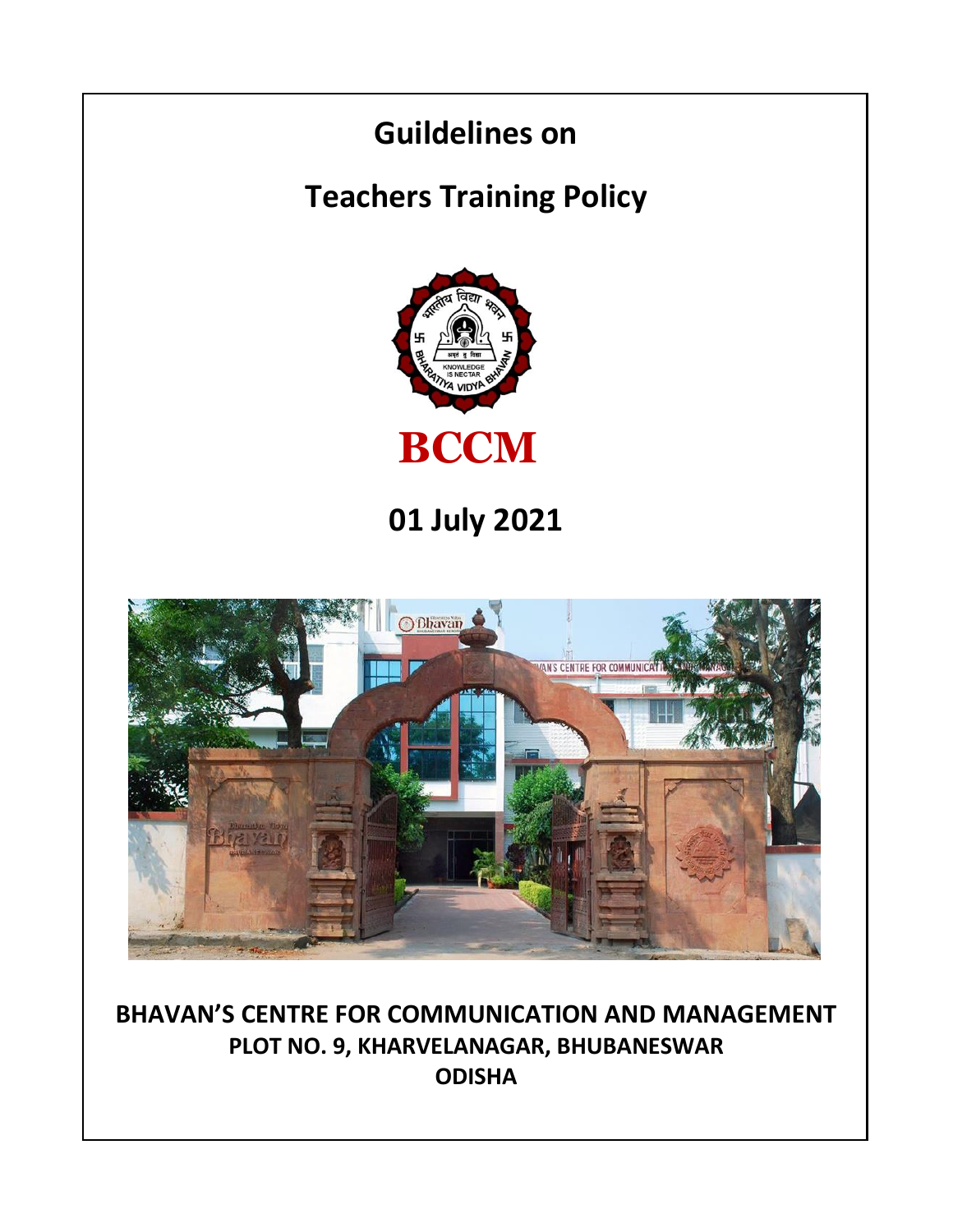## **INTRODUCTION**

A new faculty member who completes his / her studies in a timely manner from any University or Technical institution and joins in our management college needs basic training, He / She is required to provide quality outputs that lead to meaningful outcomes for the discipline in the medium duration which in turn will have valuable impact for the institutions in the long duration. Therefore, the faculty members are required to plan their efforts and their directions to make the academic career meaningful.

## **GUIDELINES**

- Faculty Induction Program (FIP) is implemented just after recruitment of new teachers.
- He / She has to keep abreast with the latest Director of Technical Education syllabus in his subject.
- New faculty members are trained to develop the art of preparing a systematic lesson plan and effective classroom interaction, developing competence in communication skill in various models relevant to technical problems.
- Training in human values through an appropriate process of self-exploration happened to be, by for the most important component of the training of fresh teachers.
- A teacher also has to learn the knack of continuous knowledge updating and lifelong learning.
- Apply the concepts, principles, and process of instructions and learning to ensure effective implementation of the curriculum.
- Demonstrate ethical and responsible, professional behavior in the performance of his duties and rules.
- Also at successive stages of teaching career, training inputs about curricular development, infrastructure development, Institutional development, disciplinary and other important aspects of educational administration and policy formulation etc., will also be needed.
- The points explained above required the development of a comprehensive training policy for young inductee teachers at different stages of their career as well as meeting different needs.
- To prescribe the structure and contents of the training program at different levels.
- To monitor, facilitate and successfully improve the quality of training by proposing to develop suitable resource persons, resource material and carrying out action research.
- Continuous updating of technical subject expertise by making mandatory, the successful completion of at least one subject course offered through technology based means every year from anywhere in the world.
- Basic understanding of the teaching learning process.